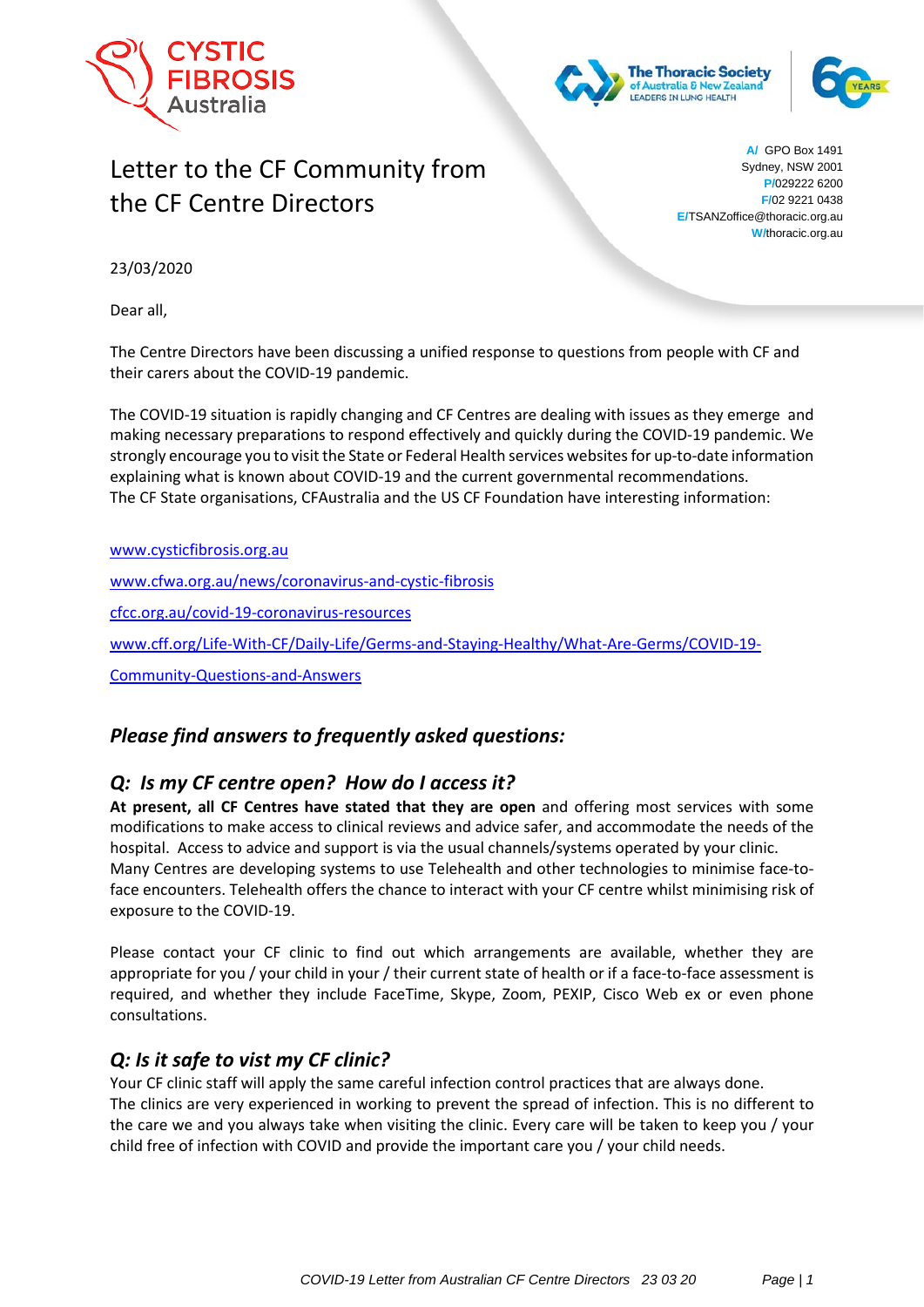



## *Q: What if I am / my child with CF is unwell and need review?*

Please contact your clinic in the usual way to discuss your / your child's condition. Clinics will arrange for you / your child to be seen based on symptoms and medical history, just as they usually do.

Measuring your / your child's temperature to see if a fever is present may be helfpul for the clinic in their decision making and preparation for your visit.

**If you, or your child with CF, are unwell, especially if short of breath, then clearly you need to be seen, so contact your local clinic. The situation with COVID-19 is changing rapidly and your clinic will keep you up- to- date with changes to how clinics are operating and how to access care.** 

**If you are in doubt – please contact your clinic for this information.** 

## *Q: I am worried I have / my child with CF has COVID-19 infection. What are the symptoms?*

The symptoms of COVID-19 infection in the community include:

- 1. Sore throat
- 2. Fever
- 3. New persistent cough (often dry in non-CF people, but can be moist too)
- 4. Runny nose and headache, aching and fatigue
- 5. Difficulty breathing (more serious infection)

**We do not know if people with CF will develop different, more or less severe symptoms to the general population.** 

**As usual – if you are concerned about you or your child's health contact your CF clinic for advice.** 

## *Q: How do I continue to get my / my child's medications- can I get them locally?*

**Collection of medications from hospital pharmacies needs to continue without interruption and hospitals are making the necessary preparations to provide ongoing CF medications.** 

Many pharmacies are developing systems to deliver important drugs to people with CF without interruption. Contact your local CF clinic and find out the simplest way to continue your medications throughout this period.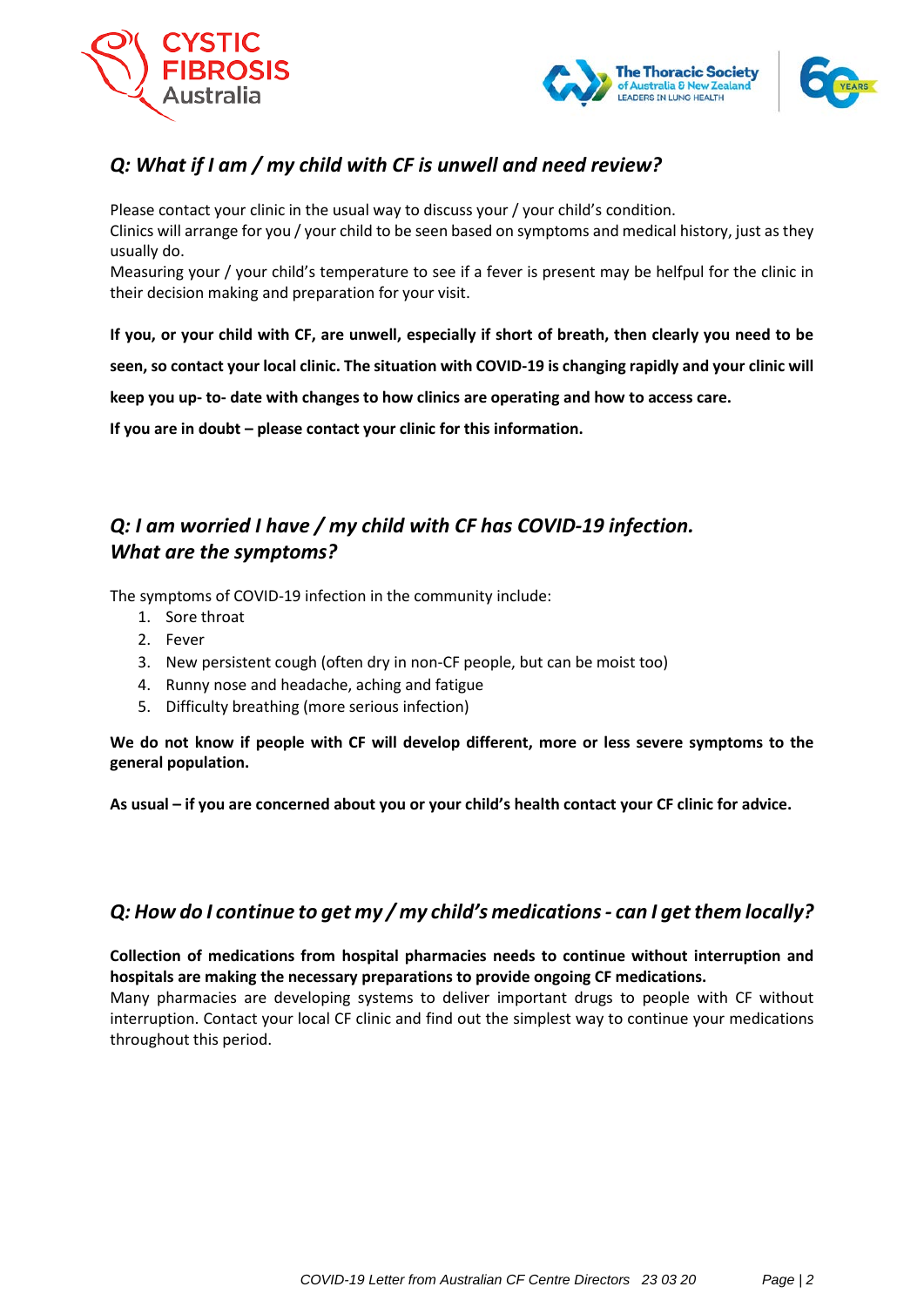



## *Q: How can I reduce the risk of infection with COVID-19 ?*

**Many of the recommendations are already part of daily life for people with CF.**

**1. Social (physical) distancing –** The Federal Government recommends no physical contact and remaining at least one and a half metres from all other people at all times *this is just like you already do!!*. Avoid social gatherings and events where possible, don't shake hands and encourage children to avoid close contact with friends. COVID-19 exists in cough aerosols so staying away from others lessens the chance of inhaling someone else's viruses

[https://www.health.gov.au/resources/publications/coronavirus-covid-19-information-on](https://www.health.gov.au/resources/publications/coronavirus-covid-19-information-on-social-distancing)[social-distancing](https://www.health.gov.au/resources/publications/coronavirus-covid-19-information-on-social-distancing)

**2. Hand washing** with soap and water, and sanitising if available, on a regular basis and importantly before touching your face, food or drink, or your nebuliser or other equipment. Teach your children how to do this effectively and encourage them to do this at school.

### *this is just like you / your child should already do !!*.

- **3.** If you do have to go into the hospital, put on a facemask as you arrive.
- **4. Contact with unwashed surface**s. Importantly, the COVID-19 does survive for many hours on surfaces that have not been washed, so assume that all surfaces (door handles, light switches, etc) are contaminated-

Clean surfaces around the home and workplace regularly.

You / your child may like to use the elbow, a pen or key etc to activate switches in public areas.

#### *5. Working from home and attending school ??*

If you have the option of working or studying from home this may reduce the risk of exposure to COVID-19.

Recommendations regarding school attendance for children with CF are under review at present. In the meantime all children with CF attending school should carefully follow the precautions and recommendations outlined by the government and local health authorities: i.e. social distancing, avoiding assemblies, sports and athletic events, music and social gatherings; and handwashing regularly.

Contact your local clinic to discuss this further as different areas in Australia have different rates of COVID-19 infections with currently many more infections in some areas eg Sydney than in others eg Perth, so government recommendations may differ from State to State.